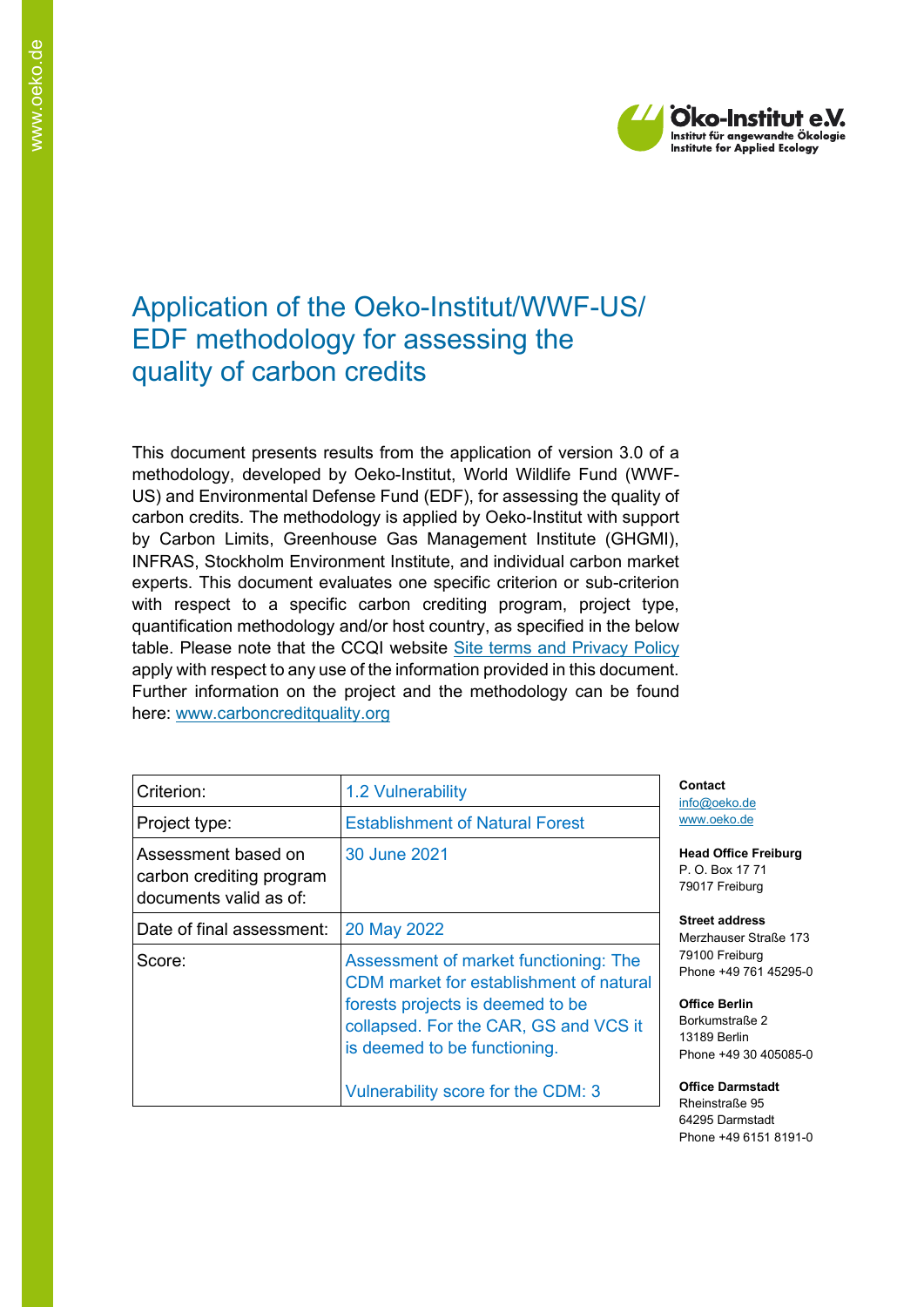# **Assessment**

# **Relevant scoring methodology provisions**

In market situations where the supply of carbon credits from already registered and implemented projects considerably exceeds the current and expected future demand for carbon credits, the purchase of carbon credits does not necessarily trigger further emission reductions. The methodology therefore evaluates for carbon credits in collapsed markets whether the projects would continue to reduce GHG emissions even without carbon credit revenues, or whether they are at risk of discontinuing GHG abatement without these revenues. In the latter case, they are classified as vulnerable projects. The methodology employs a stepwise approach for assessing the vulnerability of the respective project type or individual project:

- Step 1:Evaluate whether the relevant market of the carbon credit can be characterized as collapsed (see methodology for further details). Note that currently, this situation only applies the CDM.
- Step 2:Identify potential continuation and discontinuation scenarios. If applied on the project type level a representative sample of projects can be assessed.
- Step 3: Evaluate how applicable legal requirements affect the feasibility of the scenarios identified in step 2. Apply this step to both continuation and discontinuation scenarios. Remove scenarios that could not be pursued due to applicable laws and regulations. This step may be applied at project or project type level in the context of a specific host country or at the level of the carbon crediting program (see methodology for further details).
- Step 4:Assess financial benefits and costs and rank the remaining scenarios in order of their financial attractiveness by performing a cost-benefit analysis of each scenario. The financial attractiveness of a project depends on whether its income exceeds the operational expenditure in the absence of carbon credits. Only OPEX and benefits are therefore considered in the analysis. Exclude costs and benefits that occur under all scenarios in a uniform manner.
- Step 5:Assess whether any of the scenarios faces non-financial barriers that exclude it from being the course of action. For conducting the barrier assessment, the same approach described in section 1.1.4 is applied using an expert judgement. Remove all scenarios that face nonfinancial barriers and are scored at 5 or 4 from further consideration.
- Step 6:Determine the most likely project scenario. The highest ranked remaining scenario is the likely course of action. If this is a continuation scenario, the project is deemed to have a low vulnerability to discontinue GHG abatement (score of 1). If the scenario is a discontinuation scenario, and it is either the only remaining scenario or any other scenarios are financially significantly less attractive, then the vulnerability is deemed to be high (score of 5). In other instances, e.g. where a continuation and discontinuation scenario may be equally plausible, no clear conclusion can be drawn on vulnerability (score of 3).

| Degree of Vulnerability      | <b>Score</b> |
|------------------------------|--------------|
| <b>High Vulnerability</b>    | G            |
| Vulnerability not conclusive |              |
| Low Vulnerability            |              |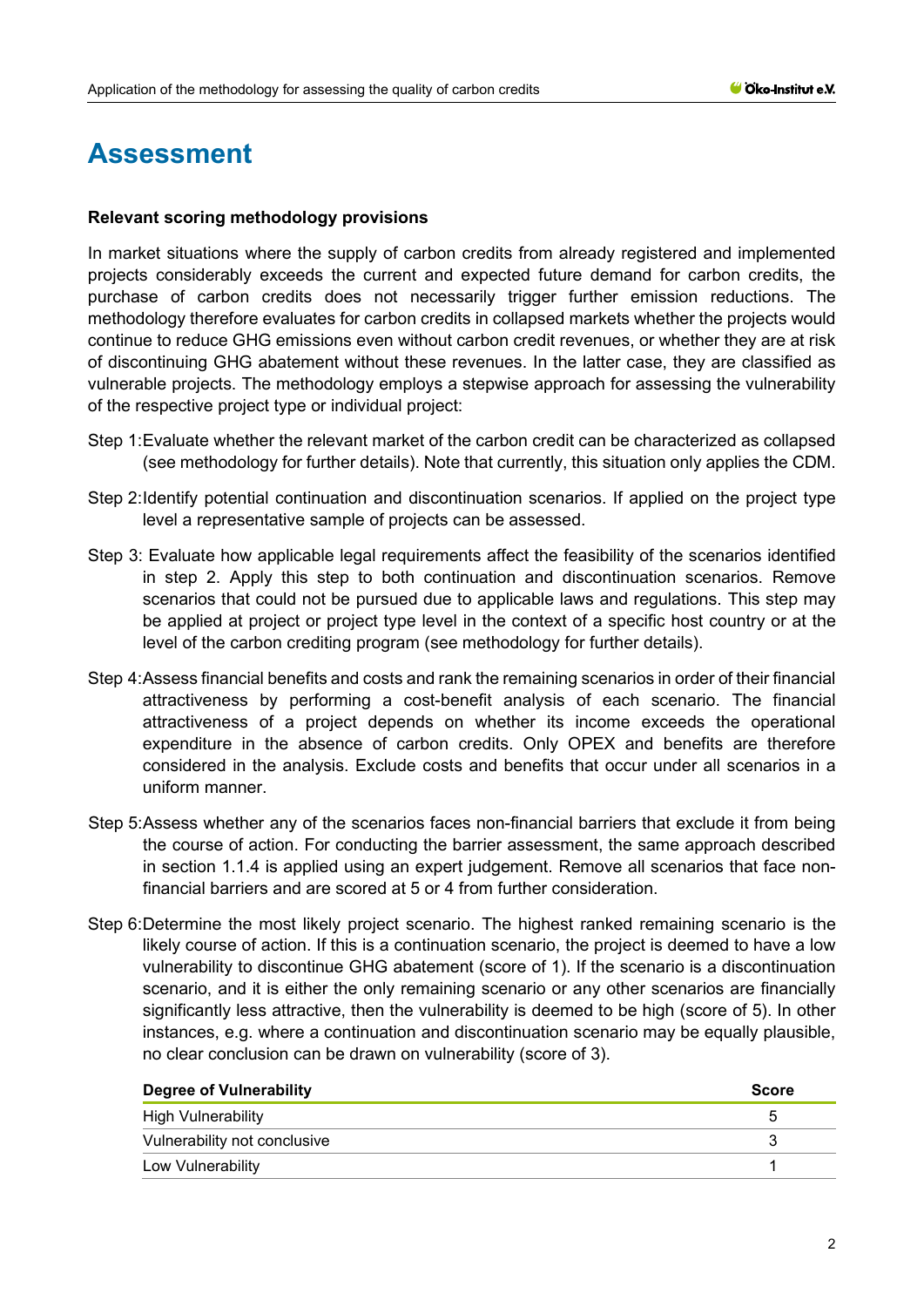#### **Information sources considered**

- 1 Cames, M., Harthan, R. O., Fussler, J., Lazarus, M., Lee, C. M., Erickson, P. and Spalding-Fecher, R. (2016). *How Additional Is the Clean Development Mechanism? Analysis of the Application of Current Tools and Proposed Alternatives*. CLlMA.B.3/SERl2013/0026r. Prepared for DG Clima by Oeko-Institut, INFRAS, Stockholm Environment Institute (SEI), Berlin. [https://ec.europa.eu/clima/sites/clima/files/ets/docs/clean\\_dev\\_mechanism\\_en.pdf](https://ec.europa.eu/clima/sites/clima/files/ets/docs/clean_dev_mechanism_en.pdf)
- 2 Warnecke et al. (2019) Robust eligibility criteria essential for new global scheme to offset aviation emissions – Supplementary information [https://static](https://static-content.springer.com/esm/art%3A10.1038%2Fs41558-019-0415-y/MediaObjects/41558_2019_415_MOESM1_ESM.pdf)[content.springer.com/esm/art%3A10.1038%2Fs41558-019-0415](https://static-content.springer.com/esm/art%3A10.1038%2Fs41558-019-0415-y/MediaObjects/41558_2019_415_MOESM1_ESM.pdf) [y/MediaObjects/41558\\_2019\\_415\\_MOESM1\\_ESM.pdf](https://static-content.springer.com/esm/art%3A10.1038%2Fs41558-019-0415-y/MediaObjects/41558_2019_415_MOESM1_ESM.pdf)

# **Assessment outcome**

The project type is assigned a score of 3.

# **Justification of assessment**

Step 1: Per the guidance in the methodology the CDM market is collapsed. All other markets relevant for this demo-application are considered functioning.

Step 2: The following continuation or discontinuation scenarios are identified:

- Scenario 1: Removal activity continues as originally designed and implemented, and at the same scale as the forest continues to grow naturally without further stewardship and protection through the project owners.
- Scenario 2: Removal activity continues but at a smaller scale as project owners will transfer the forest into a silviculture and engage in regular harvesting of wood products to generate revenues while continuing to maintain and protect the remaining forest.
- Scenario 3: Removal activity discontinues as project owners will harvest the full forest to monetize the wood products before abandoning or selling the land.
- Scenario 4: Removal activity discontinues as project owners will clear (harvest or slash and burn) the forest to use the land for different revenue generating purposes (e.g., agriculture or livestock farming).

Step 3: Some jurisdictions have legal requirements that require the establishment of natural forests (e.g., as part of natural parks or protected areas) or that forests have to retained once established. For this reason, there is a possibility that new legal requirements are introduced or that existing legal requirements are enforced during the course of the crediting periods. In this case, the removal activity might continue. It is difficult to assess, however, how often such a situation could occur. As there is no conclusive outcome on this step, the following steps are applied.

Step 4: Establishment of natural forest projects typically do not accrue any other revenues besides income from carbon credits. Operational expenditures of these projects typically include forest maintenance activities and the protection of the forest area from logging and other activities that interfere with its growth and permanence.